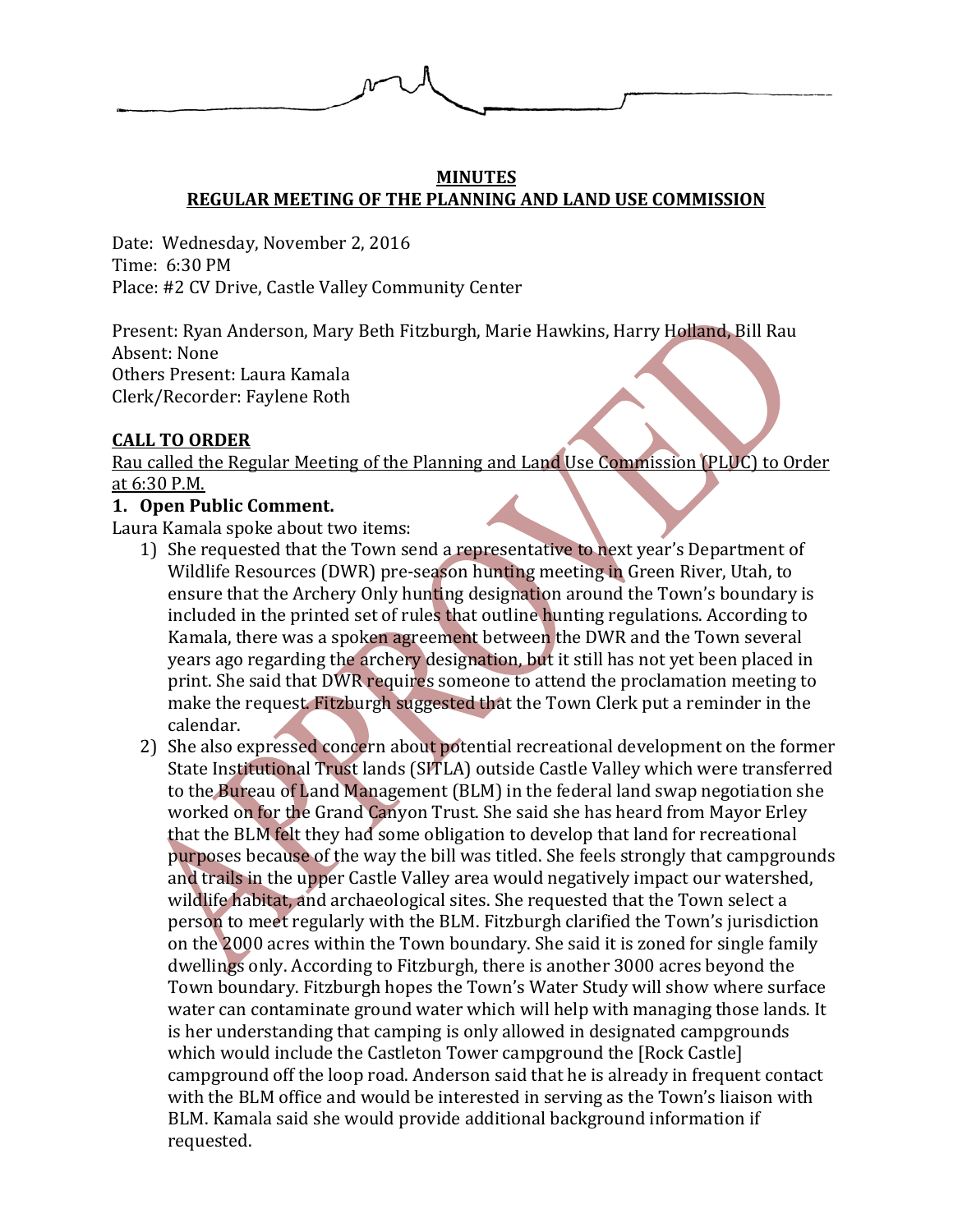

### **2. Approval of Minutes.**

### **Regular Meeting of October 5, 2016.**

Fitzburgh moved to approve the Minutes of October 5, 2016, as presented. Hawkins seconded the Motion. Anderson, Fitzburgh, Hawkins, Holland, and Rau approved the Motion. The Motion passed unanimously.

### **3. Reports.**

 **Correspondence** – None.

# **Town Council Meeting – Fitzburgh.**

Roth reported that Mayor Erley had attended a meeting with Rocky Mountain Power (RMP) and had received an update from a RMP local official about maintenance and replacement of 51 power poles across the LaSals. According to Erley, Colin Fryer and Bob O'Brien were at the meeting and informed RMP officials that the resorts and the Town of CV are hurt by the power outages that occur. They were assured that RMP's CEO would take this criticism seriously. Dave Erley also said it was important to keep the area clear of fire.

Roth also reported that John Groo told the TC that Kolm, et al, who conducted the Town Water Study were very comfortable in addressing the issues that had been brought up about the Town Water Study.

She reported that Council Member O'Brien had attended the meeting in Moab with the Housing Task Force and Park City officials. According to O'Brien, the participants discussed grandfathering issues, permanent rentals, and B & Bs.

According to Roth, Council Member Drogin reported that the Fiber Optics Internet Committee had met with Mike Giles and Steve Long of Frontier Communications. They told the Committee that CV was not yet greenlighted for their fiber optics grants. Our community is about the right size and offers some other advantages, but they are looking at other rural communities in Utah, such as one in Box Elder County. The TC authorized Drogin and FOIC Member Pamela Gibson to attend a broadband conference to be held in Salt Lake City.

### **County Resource Management Plan (CRMP) Report – Rau**

Rau reported that Rural Community Consultants held a meeting in September with the Grand County Planning Commission to discuss the best way to meet legislative mandate and to create a CRMP that is useful to the community. They are currently designing communication portals for their website and setting a meeting schedule to use for the remainder of the process. They are completing their review of existing planning documents, data and gaps in understanding. Rau reported that he has written to Grand County Community Development Director Zacharia Levine to remind him to be sure that Castle Valley interests are included in the plan and to be sure that the consultants are aware of documents we have that could be useful in addressing CV's interests.

### **Permit Agent – Roth.**

Roth reported that a building permit for a residence on Lot 361 in the upper 80 was issued with a Temporary Dwelling Permit and a routine-Decommissioning Contract for a small trailer. A septic permit was also issued for Lot 322 on Keogh.

Roth reported that new property owners on Miller had hired someone to demolish a single-wide trailer on their lot who was burying the debris in a 10-12 foot pit on the lot. She said that she had contacted Building Inspector Jeff Whitney and State Sanitarian Orion Rogers. Both said that there were no County or State laws to prohibit burial of construction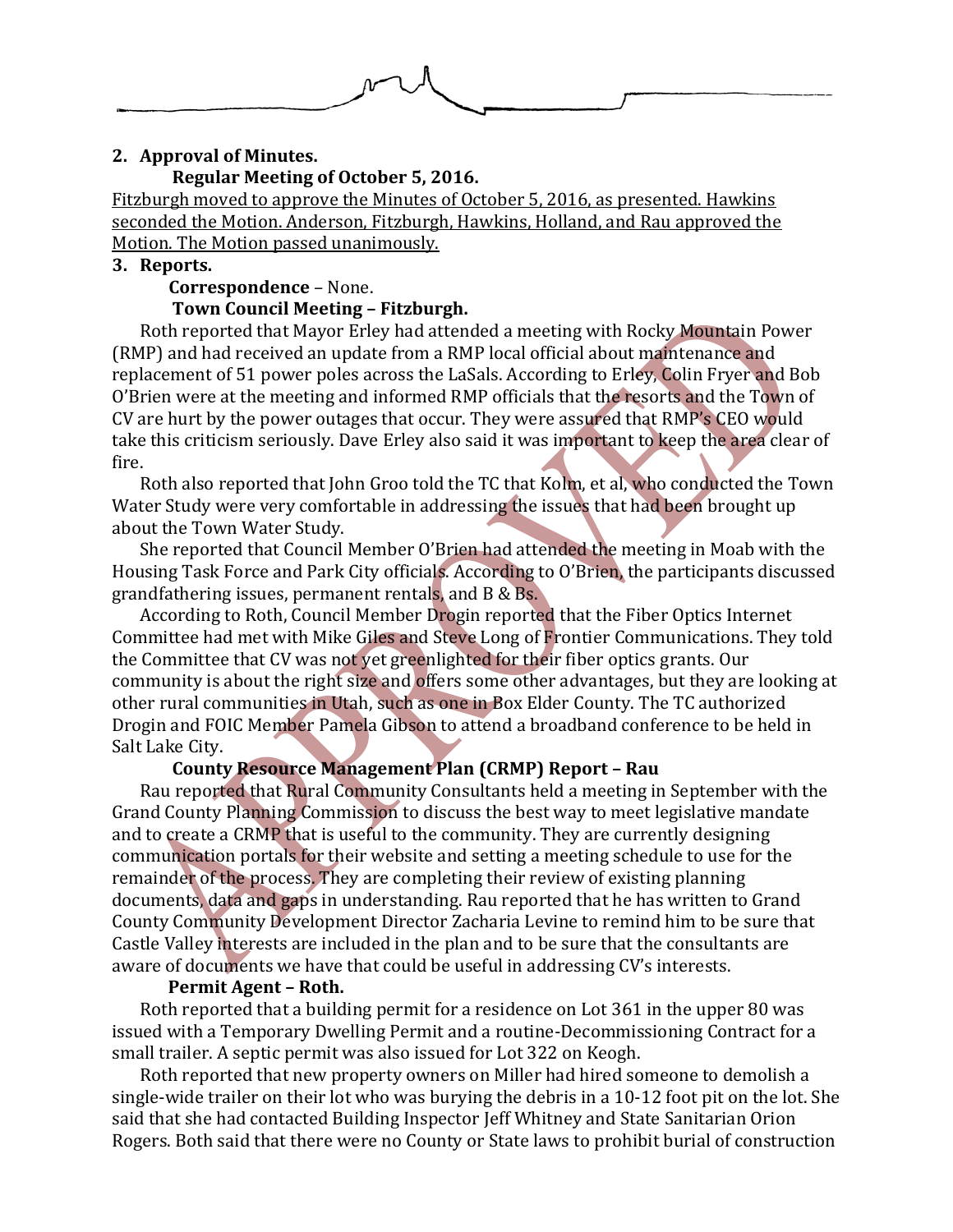

debris. She said she had also informed Mayor Erley and Council Member Hill, but that Erley was out of town. Roth reported she then spoke with Fitzburgh and they consulted the Land Use and Watershed Ordinances.

Fitzburgh reported that Ordinance 85-3 Section 8 says that trash and refuse cannot be accumulated if it is visible from the street, a threat to public health or safety or to the Castle Valley watershed. The Watershed Protection Ordinance Section 4.2, she said, specifically prohibits burial of such debris. She also expressed concern about the instability of the soil with something that large buried that deep. She and Hawkins noted it could cause future problems from formaldehydes, asbestos, and other toxins.

Roth reported that she had called the owners and told them to stop the activity and that the material would have to be removed from the property. The owner later called and told Roth she had left a message that she had notified the person doing the work and that "it was taken care of."

Rau reported that transfer of the material has continued. Fitzburgh thought the Town should issue a cease and desist order.

The PLUC asked Roth to call the owners again and let them know we have continued to receive complaints that the material is still being put into hole and to review the watershed ordinance with them.

Rau referenced the Utah Division of Air Quality document in their binders which requires an inspection for asbestos before any demolition is done.

Since the Mayor is out of Town, the PLUC requested that Roth let the owners know they are in violation of a Town ordinance and ask them if they have obtained an asbestos inspection report and to let them know the situation must be corrected before they obtain a building permit and that they should call the Town if they have further questions.

Roth presented a request from Kyle Yelderman, Lot 431, to install solar panels on the roof of a barn on his property. The barn was built by an earlier property owner in 1981 with legal setbacks at the time from the existing fence. After Yelderman had the property surveyed, it showed that the fence was misplaced which put the barn out of compliance with the current setbacks, making it a noncomplying structure.

PLUC Members reviewed the language in Ordinance 85-3 Section 6.3.A. They discussed whether this would "increase the degree of the existing noncompliance of all or any part of such structure" since no part of it (except perhaps one corner) is beyond the current 30 foot setback. Anderson noted that Ordinance 85-3 Section 6.3.A would allow re-roofing of the structure. Fitzburgh referred to the current requirement that any new solar installation meet the 30-foot setback. Hawkins suggested that a variance might apply in this situation. Holland noted that the roof mount would decrease the impact. PLUC Members generally agreed that the request could be a good case for a variance. They suggested he submit a request to the Town's Appeal Authority, Zacharia Levine.

#### **Procedural Matters.**

Rau proposed, based on Public Comment, that the PLUC recommend the Town Council appoint a representative to interact with the BLM on its property outside the Town Boundary but within the watershed to ensure that the uses safeguard our watershed. Ryan Anderson volunteered to be that appointee.

Roth will draft a revision of the Resolution to Establish a Procedure for the Adoption of Planning and Land Use Commission Meeting Minutes for the next Meeting.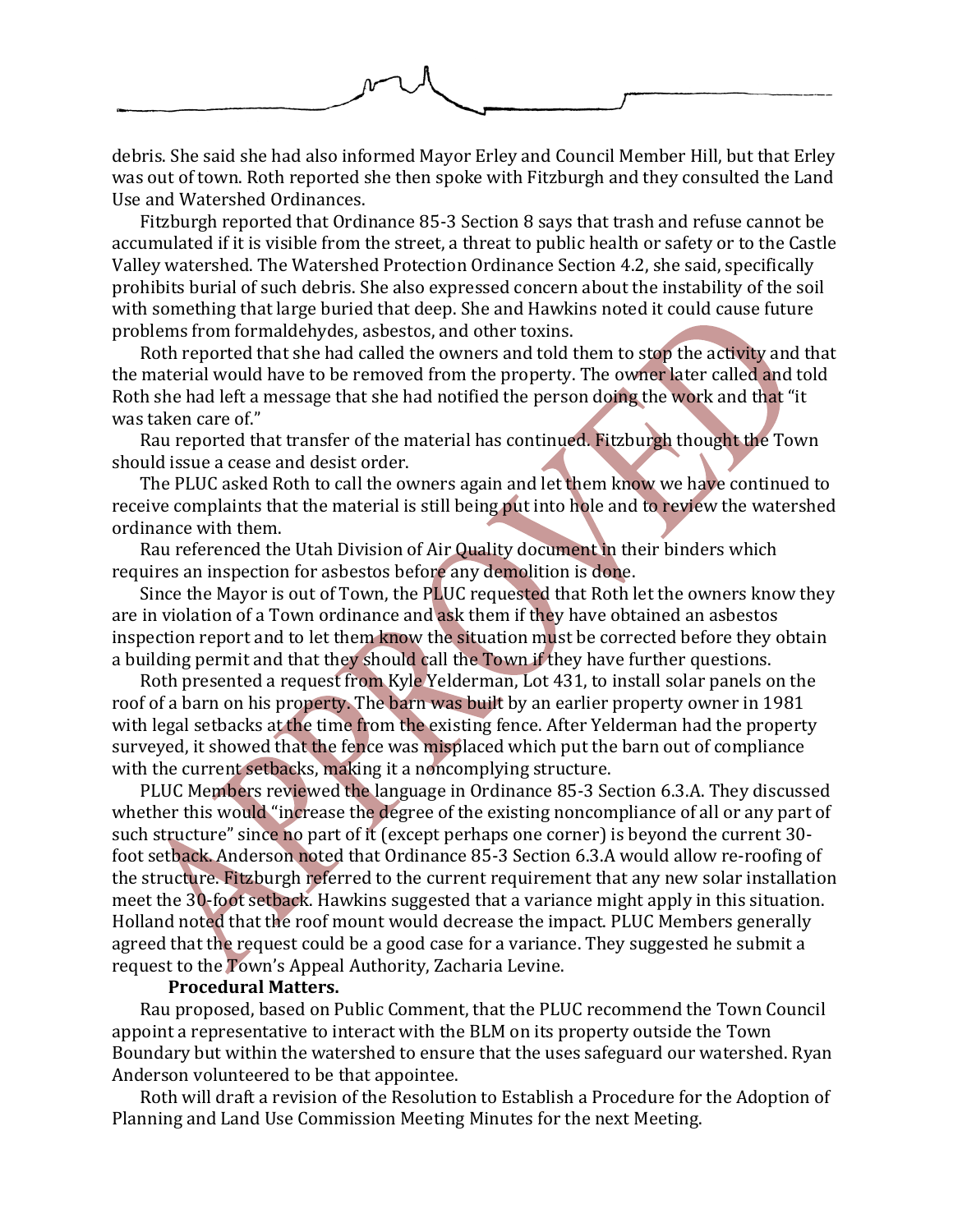

Rau requested that the PLUC reiterate its previous request that the Town Council send a two-page mailer to new property owners highlighting key zoning issues. Fitzburgh will provide the draft prepared by the PLUC.

### **NEW BUSINESS**

### **4. Discussion and possible action re: Meeting Dates for 2017.**

Anderson moved to adopt the proposed calendar for 2017 to meet the first Wednesday of each month. Fitzburgh seconded the Motion. Anderson, Fitzburgh, Hawkins, Holland, and Rau approved the Motion. The Motion passed unanimously.

### **5. Discussion re: upcoming conditional use permit (CUP) and business license renewals**.

Roth presented a list of current CUP and business license recipients who received renewal requests for 2017. She asked if PLUC Members had any questions or concerns about any of the applicants so that they could be addressed before the December PLUC Meeting when renewals are recommended to the Town Council for approval. Fitzburgh asked whether any permit holders require annual inspections. Roth said that the only business that now gets an annual inspection is the Castle Valley Inn. She said that Fullam Fireworks and Nunn Better Meats both get inspection certificates from the State of Utah. Both are current.

## **6. Discussion re: recommending the TC investigate the feasibility of a community solar system.**

Rau said that he originated this request as an outgrowth of the proposed solar ordinance amendments and after hearing interest from residents about community solar. He thinks the Town Council would need to sponsor a feasibility study to know whether

there is potential for this in Castle Valley. Fitzburgh said that Bruce Keeler had done some earlier research on community projects as the Town's Alternative Energy Information Officer and found them not to be feasible. Anderson noted that there have been lots of recent changes in this field. Both he and Holland said they were aware of regional successes and efforts to establish community solar projects. Hawkins said that existing distribution lines are essential in order for these projects to be viable. Fitzburgh observed that an energy cooperative would not be allowed as the Ordinance now reads. Small neighbor-hood groupings would be permitted. Anderson said that Rocky Mountain Power is sponsoring some community projects, while the State legislature has proposed bills that would curtail them. Rau agreed to initially spearhead further discussion within the PLUC. He will report back at the January 2017 Meeting.

## **UNFINISHED BUSINESS**

**7. Discussion and possible action re: updating Ordinance 2011-1 to adopt the most recent building codes used by Grand County (tabled).**

Fitzburgh moved to untable Item 7. Anderson seconded the Motion. Anderson, Fitzburgh, Hawkins, Holland, and Rau approved the Motion. The Motion passed unanimously.

Fitzburgh offered to review the Grand County Ordinance and further investigate how the Town can align its Ordinance with the County and State codes.

Fitzburgh moved to retable Item 7. Anderson seconded the Motion. Anderson, Fitzburgh, Hawkins, Holland, and Rau approved the Motion. The Motion passed unanimously.

**8. Discussion and possible action re: amendments to Ordinance 85-3 to establish regulations for solar panels (tabled).**